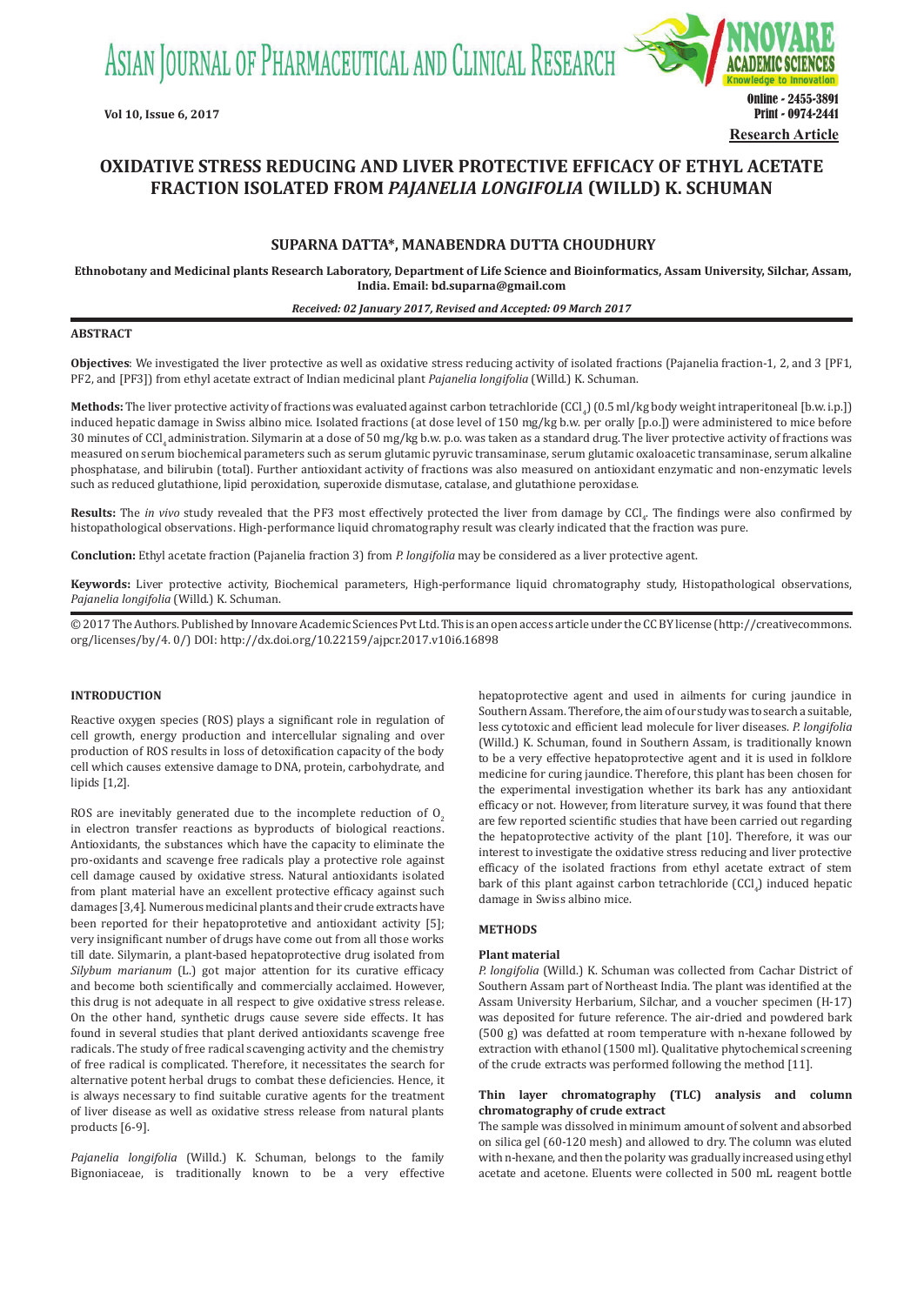(Qualigens), and the progress of the separation was monitored by thin layer chromatography, using the solvent system hexane, ethyl acetate (9:1, 9.5:0.5, 8.5:1.5, and 4:1) and hexane, ethyl acetate, methanol (9:0.5:0.5, 8:1:1, and 7.5:2:0.5) a total of 38 fractions were collected. Fraction (10, 16 and 21) after preparative thin layer chromatography gave a single spot on TLC using different solvent system with different ratios.

## **Purity of fractions**

The percentage of purity of fractions were checked by analytical high-performance liquid chromatography (HPLC) (Perkin Elmer, S-200, Volume: 1.000000 ul, Sample Amount: 1.0000, Channel: A, A/D mV Range: 1000, End Sampling Rate: 10.0000 pts/s, Sample Time: 20.00 min, Area Reject: 0.000000, Dilution Factor: 1.00, Cycle: 1).

## **Methodology for bioactivity analysis**

#### *Animal*

Swiss albino mice (24-26 g) of either sex were used as animal model. The animals were maintained under controlled conditions throughout the period of experiment. They were provided with standard laboratory diet. Ethical committee approval was sorted before the experiment.

## *Chemicals*

All chemicals were of analytical grade and purchased from Merck India Ltd., Mumbai, India. Silymarin received from Ranbaxy India Ltd. as gift sample.

# *CCl4 induced hepatotoxicity*

The hepatic injury was induced using  $\text{CG}_4\left[12\right]$  with slight modifications. On the basis of acute toxicity study, the dose concentration of 150 mg/kg body weight per orally (b.w. p.o.) (F1, F2 and F3) was selected. Animals were divided into six groups with six animals each as follows, Group I: Normal control, received liquid paraffin (1 ml/kg b.w. p.o.) for 5 days. Group II: Negative control, treated with  $CCl<sub>4</sub>$  (0.5 ml/kg b.w. p.o.) for 5 days. Group III: Positive control treated with silymarin (50 mg/kg b.w. p.o.) and then after 30 minutes,  $0.5$  ml/kg b.w. of CCl<sub>4</sub> intoxicated intraperitoneally for 5 days. Group IV, V and VI treated with (F1, F2 and F3 150mg/kg b.w. p.o, respectively, and then after 30 minutes, 0.5 ml/kg b.w. of  $\text{CG}_4$  intoxicated intraperitoneally for 5 days. On the  $6<sup>th</sup>$  day, the animals were sacrificed to assess the liver function and histological changes.

### *Biochemical assay*

Serum of Swiss albino mice was used for biochemical analysis, such as serum glutamic oxaloacetic transaminase (SGOT) and serum glutamic pyruvic transaminase (SGPT) [13]. The bilirubin content [14] and the serum alkaline phosphatase (SALP) [15].

#### *Preparation of liver homogenate*

The liver homogenate was prepared as per the method [16].

*Measurement of antioxidant enzymatic and nonenzymatic levels* Measurement of antioxidant enzymatic and non-enzymatic levels was done according to standard procedures. Catalase (CAT) [17], superoxide dismutase (SOD) [18], glutathione peroxidase (GPx) [17], reduced glutathione (GSH) [19], and lipid peroxidation (LPO) [20].

### *Histopathological observation*

Liver tissues were fixed in 10% formalin and were graded with ethanol. The paraffin embedded liver tissue were cut into thin sections, stained with hematoxylin-eosin dye and observed under microscope (BX41, OLYMPUS) to note the changes in the liver tissue.

## **Statistical analysis**

The data presented here were expressed as mean±stnadard error. The results were analyzed by one way ANOVA with Tukey–Kramer multiple

comparisons test. The level of significance was accepted at p<0.001, p<0.01 and p<0.05.

# **RESULTS**

### **Preliminary phytochemical screening**

The preliminary phytochemical screening of ethyl acetate extract revealed the presence of secondary metabolites such as alkaloids, steroids, tannin, reducing sugar, and flavonoids.

#### **Column chromatography of the extract**

Column chromatography was carried out with ethyl acetate bark extract in a usual manner using solvents on the basis of their polarity and after collecting appropriate fractions the preparative TLC was done. Fractions (10, 13, 16, 19, 21, 28 and 32) were subjected to preparative TLC with different solvent systems to check the purity of fractions. Preparative TLC of fractions10 (Pajanelia fraction-1 [PF1]), fraction 16 (PF2) and fraction 21 (PF3) with different solvent systems exhibited one spot.

#### **Purity of fraction**

From analytical HPLC study of PF3 exhibited single spot in TLC which is existing in farely pure form (Fig. 1).

#### **Bioactivity analysis**

## *Biochemical assay*

Mice treated with a single dose of  $\mathsf{CGL}_4$  developed significant (p<0.001, control vs. toxic group) hepatic damage as observed from elevated levels of SGOT (81.17±2.18), SGPT (94.74±1.31), SALP (134.25±2.19), and serum bilirubin (3.82±0.02). Treatment with 150 mg/kg b.w. p.o. dose of fraction PF1, PF2 and PF3 exhibited significant ( $p<0.001$  compared to toxic group and  $p<0.001$ ,  $p<0.01$  and  $p<0.05$ compared to control group) liver protective activity in serum enzyme and bilirubin levels of Swiss albino mice. Fraction PF3 exhibited maximum level of (significant at p<0.001 compared to toxic group) liver protective effect in SGOT (29.22±1.97), SGPT (24.72±2.89), SALP (61.79 $\pm$ 2.11) and serum bilirubin (0.52 $\pm$ 0.01) compared to the other two fractions (PF1 and PF2). The protective efficacy of fraction PF3 was high compared to that of protective efficacy exhibited by standard drug silymarin (Table 1). The results were also supported by histopathological observations.

*Measurement of antioxidant enzymatic and nonenzymatic levels* Single dose of  $CCl<sub>4</sub>$  developed significant damage in hepatic cells of Swiss albino mice as observed from elevated levels of LPO (5.19±0.03) and decreased levels of SOD (0.72±0.01 unit/mg protein), CAT

## **Table 1: Protective effect of isolated fractions on serum biochemical parameters against CCl4 induced hepatotoxicity in Swiss albino mice**

| <b>Doses</b> | <b>SGOT</b>                   | <b>SGPT</b>                   | <b>SALP</b>                     | <b>Bilirubin</b>               |
|--------------|-------------------------------|-------------------------------|---------------------------------|--------------------------------|
|              | (IU/L)                        | (IU/L)                        | (IU/L)                          | (IU/L)                         |
| Group I      | $26.61 \pm 1.55$              | $18.85 \pm 2.05$              | $41.67 \pm 2.11$                | $0.31 \pm 0.01$                |
| Group II     | 81.17±2.18 <sup>a</sup>       | 94.74±1.31ª                   | $134.25 \pm 2.19$ <sup>a</sup>  | $3.82 \pm 0.02$ <sup>a</sup>   |
| Group III    | $43.09 \pm 1.62$ <sup>e</sup> | 24.08±1.12 <sup>e</sup>       | $81.79 \pm 0.85^{b,e}$          | $0.74 \pm 0.01$ <sup>a,e</sup> |
| Group IV     | 74.18±0.69 <sup>e</sup>       | $61.54 \pm 1.27$ <sup>e</sup> | $72.17 \pm 0.77$ <sup>b,e</sup> | $1.03 \pm 0.03^{a,e}$          |
| Group V      | 54.72±3.01c,e                 | $37.19 \pm 1.55$ <sup>e</sup> | $63.16 \pm 1.10^{a,e}$          | $1.16 \pm 1.10^{a,e}$          |
| Group VI     | 29.22±1.97a,e                 | $24.72 \pm 2.89^{b,e}$        | $61.72 \pm 2.89$ <sub>b,e</sub> | $0.52 \pm 2.11$ <sup>a,e</sup> |

n=6 animal, values are given as mean±SE, values are statistically significant at p<0.001, p<0.01 and p<0.05 level of significance. a Compared with control p<0.001, b Compared with control p<0.01, c Compared with control p<0.05, d Compared with standard p<0.001, e Compared with toxic p<0.001. Group I - Control, Group II - Toxic (CCl<sub>4</sub>), Group III - Standard (Silymarin), Group IV - 150 mg/kg b.w. p.o. dose of PF1; Group V - 150 mg/kg b.w. p.o. dose of PF2; Group VI - 150 mg/kg b.w. p.o. dose of PF3. SGOT: Serum glutamic oxaloacetic transaminase, SGPT: Serum glutamic pyruvic transaminase, SALP: Serum alkaline phosphatase, SE: Standard error, CCl<sub>4</sub>: Carbon tetrachloride, PF: Pajanelia fraction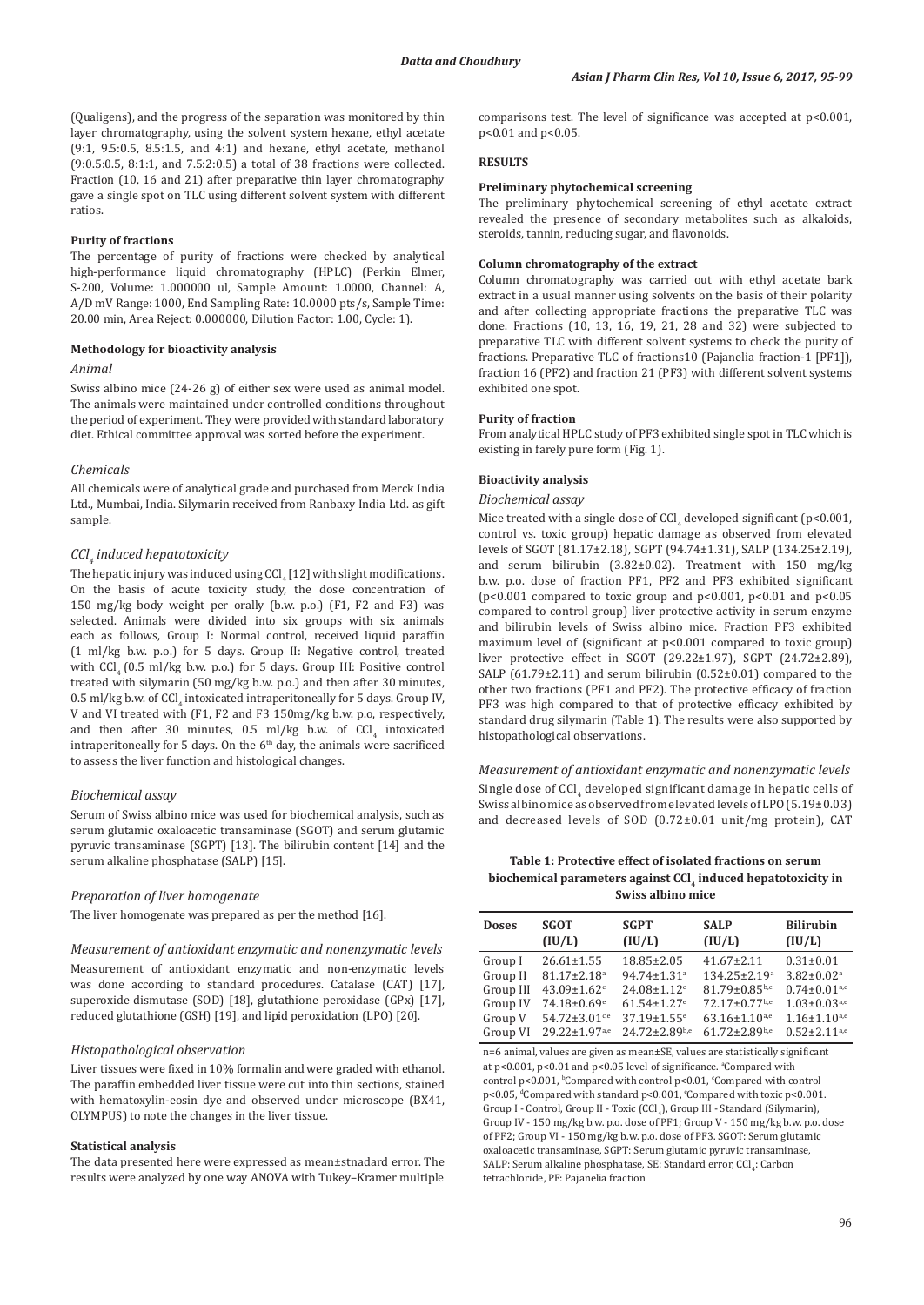

**Fig. 1: Analytical high-performance liquid chromatography of isolated fraction Pajanelia fraction-3**

 $(0.24\pm0.01$  unit/mg protein), GPx  $(26.68\pm1.01$  unit/mg protein), and GSH (14.34±0.31 unit/mg protein) values over those of the control group LPO (0.66 ±0.01 nmoles thiobarbituric acid reactive substances (TBARS)/mg protein) and SOD, CAT, GPx and GSH (1.92±0.00, 0.78±0.02, 87.36±1.12 and 64.87±1.51 unit/mg protein, respectively). Pretreatment with fraction F1, F2 and F3 at a concentration of 150 mg/kg b.w. p.o. conferred significant (p<0.001 and p<0.01 compared to control, p<0.001 compared to toxic and p<0.01 compared to standard) antioxidant activity in enzymatic and nonenzymatic levels in Swiss albino mice by lowering the elevated levels of LPO and by increasing the decreased levels of SOD, CAT, GPx, and GSH. Fraction PF3 exhibited a maximum level (p<0.001 compared to toxic) of antioxidant activity, LPO (0.96±0.02 nmoles TBARS/mg protein) and SOD, CAT, GPx and GSH (0.92±0.01, 0.49±0.02, 42.84±2.70 and 47.73 ±1.44 unit/mg protein, respectively) and 300 mg/kg b.w. p.o. dose exhibited least level (p<0.001 compared to toxic, standard and control, respectively) of antioxidant activity. Silymarin (50 mg/kg b.w. p.o.) also significantly altered the levels of LPO (0.76±0.02 nmoles TBARS/mg protein), SOD (1.84±0.01unit/mg protein), CAT (0.71+5±0.01 unit/mg protein), GPx (68.73±1.96 unit/mg protein), and GSH (66.76±0.87 unit/mg protein) as compared with the  $\text{CCI}_4$ group (Table 2).



**Fig. 2: Sections stained with hematoxylin and eosin and observed under microscope (BX41, OLYMPUS) displaying the liver sections of mice treated with. (a) Control, (b) carbon tetrachloride (0.5 ml/kg body weight [b.w.] intraperitoneal), (c) Silymarin (50 mg/kg b.w. per orally [p.o.]), (d) 150 mg/kg b.w. p.o. dose of Pajanelia fraction-1 (PF1), (e) 150 mg/kg b.w. p.o. dose of PF2 (f) 150 mg/kg b.w. p.o. dose of PF3**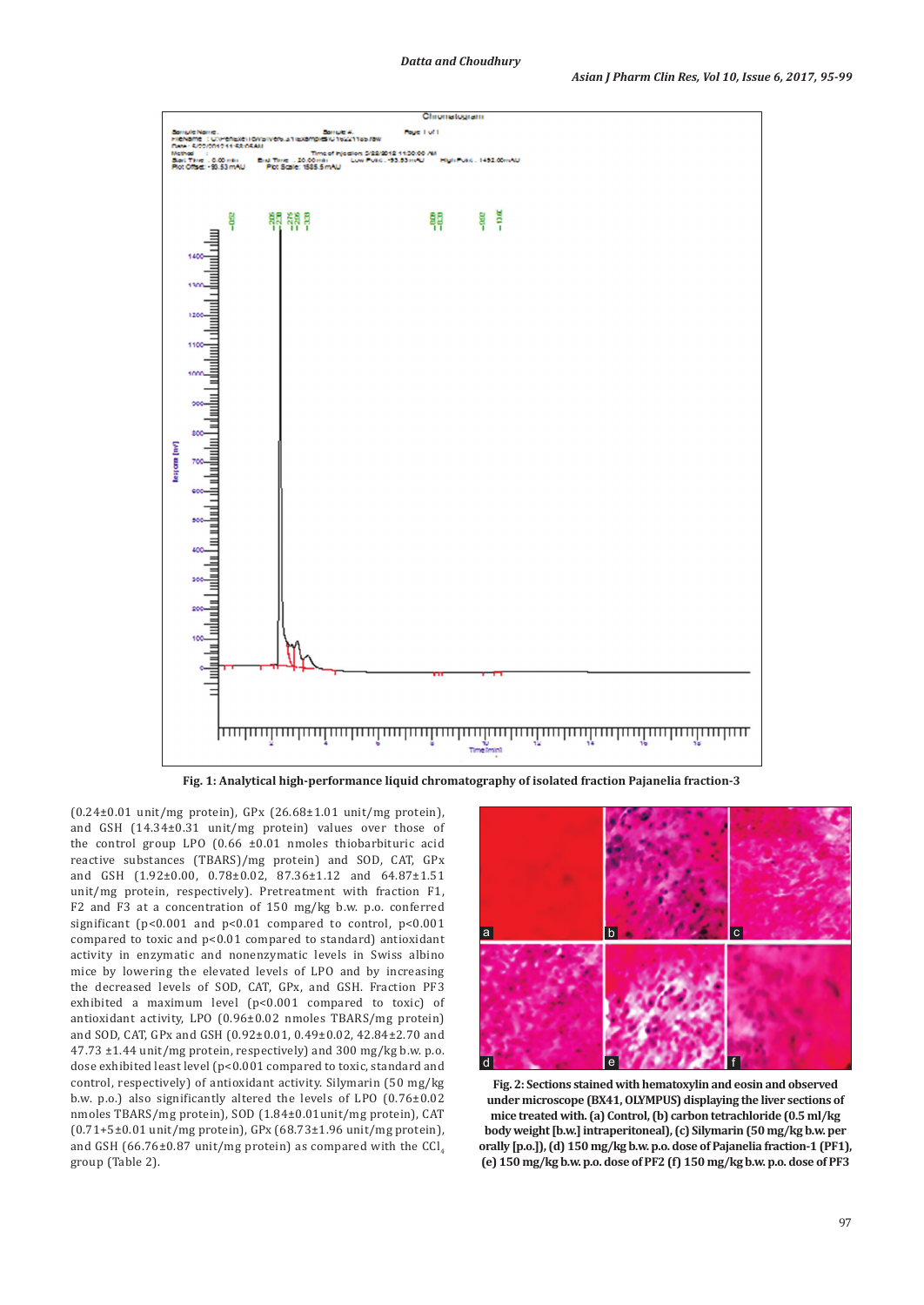| $\sim$       |                                         |                                               |                                 |                                  |                                   |  |  |  |
|--------------|-----------------------------------------|-----------------------------------------------|---------------------------------|----------------------------------|-----------------------------------|--|--|--|
| <b>Doses</b> | <b>LPO</b><br>(nmoles TBARS/mg protein) | GSH<br>(unit/mg protein)                      | <b>CAT</b><br>(unit/mg protein) | <b>SOD</b><br>(unit/mg protein)  | <b>GPx</b><br>(unit/mg protein)   |  |  |  |
| Group I      | $0.66 \pm 0.01$                         | $64.87 \pm 1.51$                              | $0.78 \pm 0.02$                 | $1.92 \pm 0.00$                  | $87.36 \pm 1.12$                  |  |  |  |
| Group II     | $5.19 \pm 0.03$ <sup>a</sup>            | $14.34 \pm 0.31$ <sup>a</sup>                 | $0.24 \pm 0.01$ <sup>a</sup>    | $0.72 \pm 0.01$ <sup>a</sup>     | $26.68 \pm 1.01$ <sup>a</sup>     |  |  |  |
| Group III    | $1.43 \pm 0.02$ <sup>a,e</sup>          | $51.03 \pm 1.91$ <sub>b,e</sub>               | $0.72 \pm 0.01$ <sup>e</sup>    | $1.39 \pm 0.01$ <sup>a,e</sup>   | $68.30 \pm 1.71$ <sup>a,e</sup>   |  |  |  |
| Group IV     | $2.86 \pm 0.03$ <sub>a,e</sub>          | $57.73 \pm 1.24$ <sup>b,e</sup>               | $0.63 \pm 0.02$ <sup>e</sup>    | $0.87 \pm 0.01$ <sup>a,e</sup>   | $92.14 \pm 1.36^{b,e}$            |  |  |  |
| Group V      | $1.18 \pm 0.01$ <sup>a,e</sup>          | $62.17 \pm 1.42$ <sup>a,e</sup>               | $0.69 \pm 0.01^{b,e}$           | $1.87 \pm 0.01$ <sup>a,e</sup>   | $83.86 \pm 0.90$ <sup>a,e</sup>   |  |  |  |
| Group VI     | $0.76 \pm 0.02$ <sup>a,d,e</sup>        | $66.76 \pm 0.87^{\text{a},\text{f},\text{e}}$ | $0.71 \pm 0.01$ <sub>a,e</sub>  | $1.84 \pm 0.01$ <sup>a,e,f</sup> | $68.73 \pm 1.96$ <sub>a,e,g</sub> |  |  |  |

**Table 2: Antioxidant efficacy of isolated fractions on tissue enzymatic and nonenzymatic levels of Swiss albino mice against CCl4 induced hepatic damage**

n=6 animal, values are given as mean±SE, values are statistically significant at p<0.001, p<0.01 and p<0.05 level of significance. <sup>a</sup>Compared with control p<0.001, n=6 animal, values are given as mean±SE, values are statistically significant at p<0.001, p<0.01, and p<0.05 level of significance. "Compared with control p<0.001, "Compared with control p<0.001, "Compared with standard" c p<0.01, <sup>g</sup>Compared with standard p<0.001. Group I -Control, Group II - Toxic (CCl<sub>4</sub>), Group III - Standard (Silymarin), Group IV - 150 mg/kg b.w. p.o. dose of PF1; Group V - 150 mg/kg b.w. p.o. dose of PF2; Group VI - 150 mg/kg b.w. p.o. dose of PF3. LPO: Lipid peroxidation, GSH: Reduced glutathione, CAT: Catalase, SOD: Superoxide dismutase, GPx: Glutathione peroxidase, SE: Standard error, CCl<sub>4</sub>: Carbon tetrachloride, PF: Pajanelia fraction, TBARS: Thiobarbituric acid reactive substances

#### *Histopathology of liver*

The protective efficacy of fractions was further analyzed by histopathological study where it was found that 150 mg/kg b.w. p.o. dose of PF3 exhibited a maximum level of healing of necrosis which was nearly similar to the control group (Fig. 2) where normal hepatocytes were found.

#### **DISCUSSION**

The hepatic cells consist of higher concentration of GOT and GPT in cytoplasm and GOT particularly exists in mitochondria. Due to the necrosis or membrane damage the hepatospecific enzymes are released in circulation, and therefore, it can be measured by measuring the serum enzyme levels. High concentration of bilirubin in the serum is an indication for increased erythrocyte degeneration rate. On the other hand, ALP level in serum is related to the function of hepatic cells. Increased ALP level in serum is due to increase its synthesis in presence of increasing biliary pressure. Mammalian cells contain antioxidant enzymes, including CAT, SOD, and GPx. For the maintenance of the bodies redox balance the body cells tightly maintained the levels of these enzymes and also non-enzymes such as LPO and GSH [21]. Free radicals are detoxified by antioxidant enzymes and are converted to more stable molecules. The activity of CAT enzyme results in the conversion of hydrogen peroxide to water and oxygen.

Melondialdehyde is a breakdown product of LPO, and therefore, it is a useful index of LPO. In another case, water and oxidized glutathione were produced by the combined activity of GSH and hydrogen peroxide, where GPx helps to this conjugation [22]. A significant increase in serum enzymes and bilirubin levels and a significant decrease in antioxidant enzymatic and nonenzymatic levels were recorded after  $5<sup>th</sup>$  day of CCl<sub>4</sub> intoxication, indicating considerable hepatocellular injury. Isolated fractions PF1, PF2 and PF3 from bark of the selected plant were exhibited significant activity in a used dose dependent manner. The fractions were subsequently recovered the serum enzymes, bilirubin and antioxidant enzymatic and nonenzymatic levels toward normal condition. PF3 from *P. longifolia* (Willd.) K. Schuman exhibited maximum level of liver protective as well as antioxidant activity at a dose of 150 mg/kg b.w. which was similar and in some cases better than standard drug Silymarin (50 mg/kg b.w.). From this study, it is evident that the fraction PF3 has drug curricular activity. Fraction PF3 has showed better protective activity compare to standard drug silymarin. Hence, fraction PF3 can be considered for further studies.

#### **CONCLUSION**

PF3 from ethyl acetate extract of *P. longifolia* (Willd.) K. Schuman can be considered as an effective liver protective as well as oxidative stress reducing agent as it ameliorates almost to normalcy the damage caused by  $\text{CG}_4$  to hepatic function.

## **ACKNOWLEDGMENT**

The authors are grateful to the University Grant Commission for providing financial assistance in the form of UGC-AUS fellowship. Authors are thankful to Dr. Shuvasish Choudhury, CIL Assam University for necessary help and guide. Furthermore, authors are thankful to Bioinformatics Centre, Assam University for e-journal access facilities.

## **REFERENCES**

- 1. Cesaratto L, Vascotto C, Calligaris S, Tell G. The importance of redox state in liver damage. Ann Hepatol 2004;3(3):86-92.
- 2. Meenakshi J, Madhuri M, Maya A, Hemant S. Synthesis, free radical scavenging and DNA cleavage activities of some novel indole derivatives. Int J Pharm Pharm Sci 2015;7(7):97-103.
- 3. Archana D, Dixitha M, Santhy KS. Antioxidant and anti clastogenic potential of *Piper longum* L*.* Int J Appl Pharm 2015;7(2):11-4.
- 4. Ajay K, Monika S, Prem PS, Sandeep KS, Pratima R, Kapil DP. Antioxidant efficacy and curcumin content of turmeric (*Curcuma-longa* L.) Flower. Int J Curr Pharm Res 2016; 8(3):112-4.
- **5.** Yadav NP, Dixit VK. Hepatoprotective activity of leaves of *Kalanchoe pinnata* Pers. J Ethnopharmacol 2003;86:197-202.
- 6. Margret RE, Murugan N, Praveen KP, Nimal CI. *In vitro* studies on a-glucosidase inhibition, antioxidant and free radical scavenging properties of *Tecoma stans* L. Int J Pharm Pharm Sci 2015;7(6):44-9.
- 7. Chatterjee TK. Medicinal Plants with Hepatoprotective Properties in Herbal Opinions. Vol. III. Calcutta: Books and Allied (P) Ltd.; 2000. p. 135.
- 8. Chattopadhyay RR. Possible mechanism of hepatoprotective activity of *Azadirachta indica* leaf extract: Part II. J Ethnopharmacol 2003;89(2-3):217-9.
- 9. Bhandarkar MR, Khan A. Antihepatotoxic effect of *Nymphaea stellata* willd. Against carbon tetrachloride-induced hepatic damage in albino rats. J Ethnopharmacol 2004;91(1):61-4.
- 10. Datta S, Choudhury S, Choudhury MD. Hepatoprotective activity of bark of Pajanelia longifolia (Willd.) K. Schumann against CCl. induced hepatic damage in mice. Drug Invent Today 2012; 4(10):537-9.
- 11. Siddiqui A, Ali A. Practical Pharmaceutical Chemistry. 1st ed. New Delhi, India: CSD Publishers; 1997. p. 125-31.
- 12. Ozbek H, Ugras S, Bayram I, Urgan I, Erdogan E. Hepatoprotective effect of *Foeniculum vulgare* essential oil. A carbon tetrachloride induced liver fibrosis model of rats. Scand J Lab Anim Sci 2004;31(1):9-17.
- Reitman S, Frankel S. A colorimetric method for the determination of serum glutamic oxalacetic and glutamic pyruvic transaminases. Am J Clin Pathol 1957;28(1):56-63.
- 14. Malloy HR, Evelyn KA. The determination of bilirubin with the photoelectric colorimeter. J Biol Chem 1937;119(2):481.
- 15. Sood R. Medical Laboratory Technology, Methods and Interpretation. 5th ed. New Delhi: Jaypee Brothers Medical Publishers Ltd.; 1999. p. 488-90.
- 16. Mohandas J, Marshal J, Duggin G, Horvath JS, Tiller D. Differential distribution of glutathione and glutathione related enzymes in rabbit kidney. Cancer Res 1984;44(11):5086-91.
- 17. Pedraza-Chaverri J, Barrera D, Medina-Campos ON, Carvajal RC, Fernandez-Pando R, Macias-RovalCaba NA. Time course study of